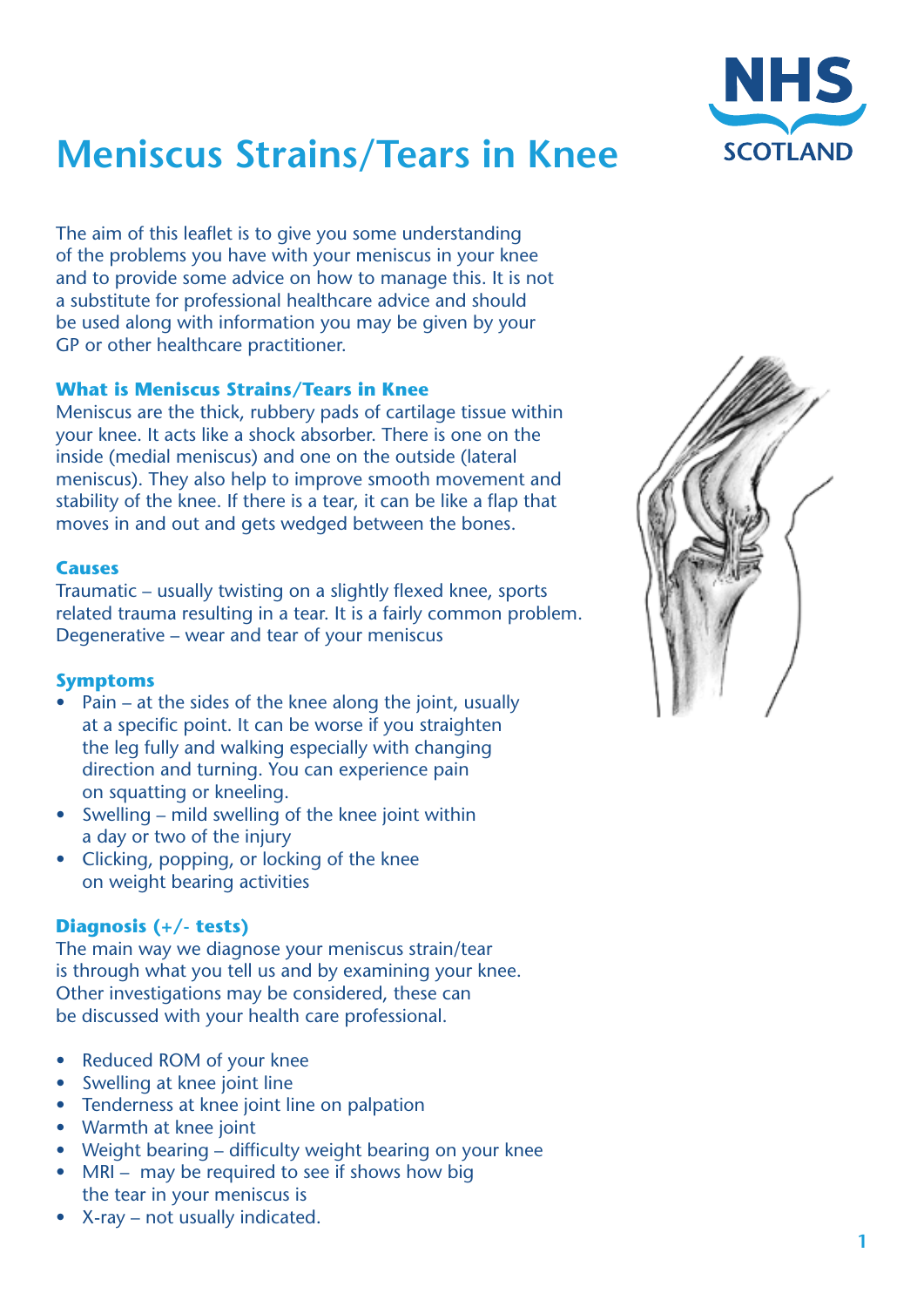

# **Treatment**

This will depend on how badly your meniscus is injured and how it will affect your lifestyle, e.g. job, sports. Not all people who injure their meniscus will require surgery. Most minor injuries will heal after 4 to 6 weeks. More severe injuries may take 3 months before normal activities can be resumed. It is important to keep your knee moving (gently at first) and keep your muscles strong so they do not weaken because you are using them less. You may develop other problems like kneecap pain.

## **Self Help**

#### **Protection**

Protect or support your injured body part for the first 24 to 48 hours after injury. Use a sling or a splint if that helps.

#### **Rest**

Rest your injured body part for first 24 to 48 hours, avoiding activities that cause additional pain, swelling, or discomfort. Try to move your injured body part gently for 10 to 20 seconds every hour when you are awake.

You should still go about normal daily activities as much as possible but avoid further strain by taking regular rests.

#### **Ice**

If you have had an injury or flare-up in the last two days, wrap crushed ice in a damp towel and hold it for five to ten minutes against the part of your body that hurts. You can do this every two to three hours. Make sure you use a damp towel between the ice and the skin to avoid ice burn.

Alternatively, you could try sports sprays and gel packs, which do a similar job.

#### **Compression**

Apply compression with a bandage or tubigrip type of support until the swelling goes down. Loosen the bandage if the pain increases or the area becomes numb. Wrap the bandage starting from the end farthest from your heart. Caution: do not make the bandage too tight and do not wear tubigrip or any compression bandage in bed at night.

#### **Elevation**

Elevate the injured body part above the level of your heart as much as possible during the first 24 to 48 hours, especially when sitting or lying down. Make sure the body part is supported eg. with pillows or slings.